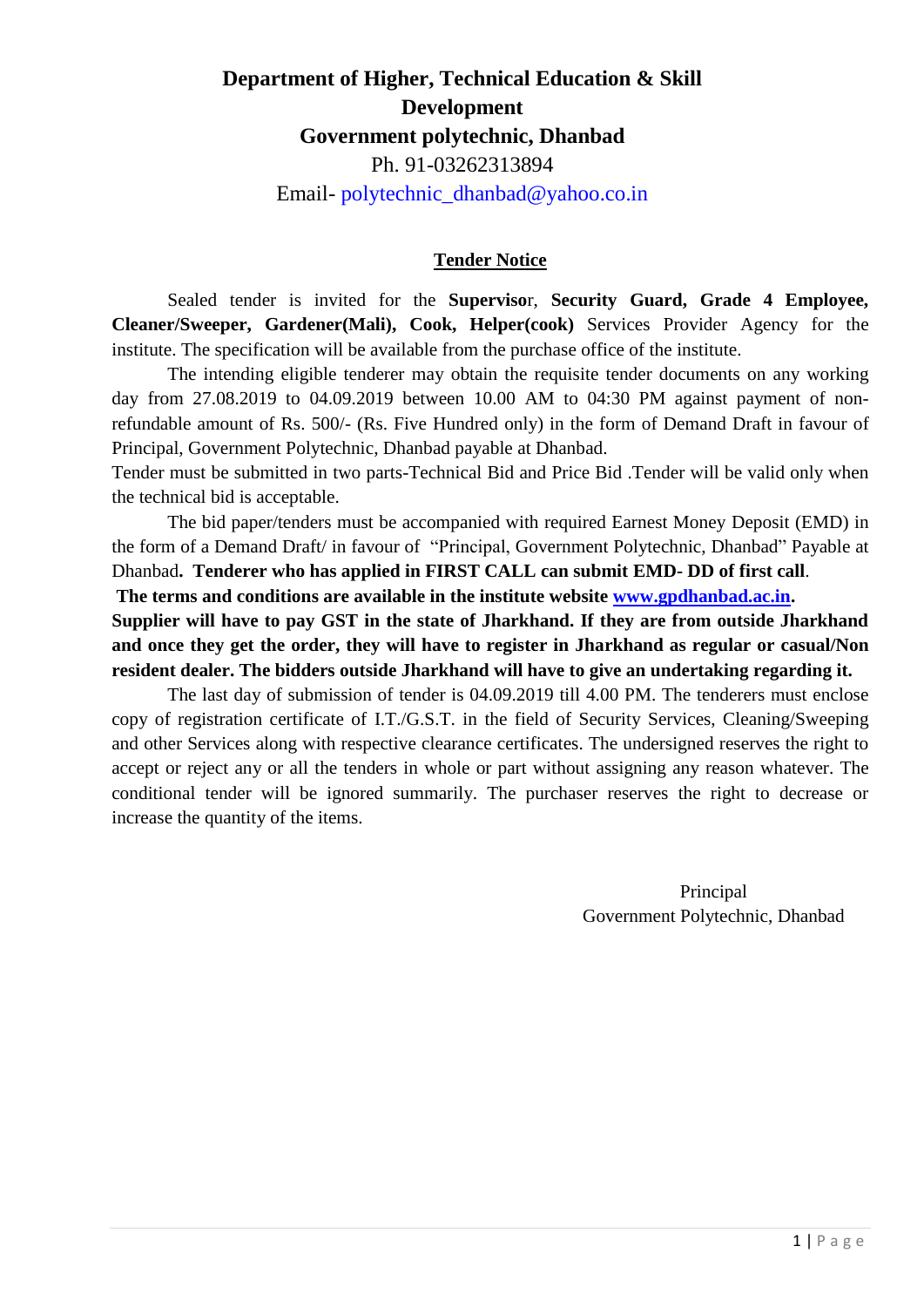## **Notice Inviting Tender(NIT) for Supervisor,Security Guard, Grade 4 Employee, Cleaner/Sweeper, Gardener(Mali), Cook, Helper(cook )-Outsourcing Services in Government Polytechnic, Dhanbad**

Sealed tenders are invited in two bid systems i.e. (i) Technical Bid (ii) Financial Bid for providing round the clock campus security and other services to Government Polytechnic, Dhanbad. The agencies which are confident of fulfilling the terms and conditions mentioned herein only to quote their rates. They are advised to assess local condition before quoting their rates. **Important points to note:** 

| <b>Important points to note.</b> |                                                                     |                      |  |  |  |
|----------------------------------|---------------------------------------------------------------------|----------------------|--|--|--|
| $\mathbf{1}$                     | Estimated cost involved for providing service per month             | $4,00,000/$ -        |  |  |  |
| $\sqrt{2}$                       | Cost of tender documents                                            | $500/-$              |  |  |  |
| $\overline{3}$                   | Period of sale of tender document                                   | 27.08.2019 to        |  |  |  |
|                                  |                                                                     | 04.09.2019           |  |  |  |
| $\overline{4}$                   | Last date to submission of duly filled in tender document with time | The dully filled     |  |  |  |
|                                  | (sealed condition)                                                  | tender must reach at |  |  |  |
|                                  |                                                                     | Tender section,      |  |  |  |
|                                  |                                                                     | Government           |  |  |  |
|                                  |                                                                     | Polytechnic,         |  |  |  |
|                                  |                                                                     | Dhanbad by           |  |  |  |
|                                  |                                                                     | 04.09.2019 up to     |  |  |  |
|                                  |                                                                     | 4.00 PM Hrs          |  |  |  |
|                                  |                                                                     | through registered   |  |  |  |
|                                  |                                                                     | /speed post/by Hand  |  |  |  |
| 5                                | Date & Time of opening of tender document.                          | 06.09.2019 at 11.00  |  |  |  |
|                                  |                                                                     | AM                   |  |  |  |
| $\boldsymbol{6}$                 | <b>Refundable Earnest Money Deposit</b>                             | $50,000/-$           |  |  |  |
| $\overline{7}$                   | Security Deposit/ PGD (Performance Guaranty Deposit)                | 2% of total          |  |  |  |
|                                  |                                                                     | estimated cost       |  |  |  |

The tender document may be obtained from the purchase section of the institute by paying Rs. 500.00 (non-refundable) in the form of demand draft, drawn from any Nationalized Bank, in favour of "Principal, Government Polytechnic, Dhanbad". The tender document can also be downloaded from the website www.gpdhanbad.ac.in. In case, the tender document in downloaded from the website, the bidder should attach the aforesaid draft for Rs. 500.00 with the tender in Technical Bid enevelope, while submitting the same.

## **Completing of Technical bid strictly require following documents:**

Duly filled in tender documents are to be submitted in the Tender Section. Principal, Government Polytechnic, Dhanbad along with EMD. Cost of Tender Document (in case of downloaded) and selfattested copies of the following certificates issued by the competent authority.

- 1. Year wise turnover in rupees during last three years (which should not be less than 01 (one) crore per year, for sample copy refer Annexure I of Part III.
- 2. Proof of three years "experience in providing similar security and other services to Government Organization, Public Sector Undertaking Autonomous Bodies, Education Institution or Private Sector of repute. Refer Annexure 5 of Part III.
- 3. Current work order of 40 security personnel and 25 grade four employee & safaikarmi (sweeper) with any Central/State Government Institutions/Organization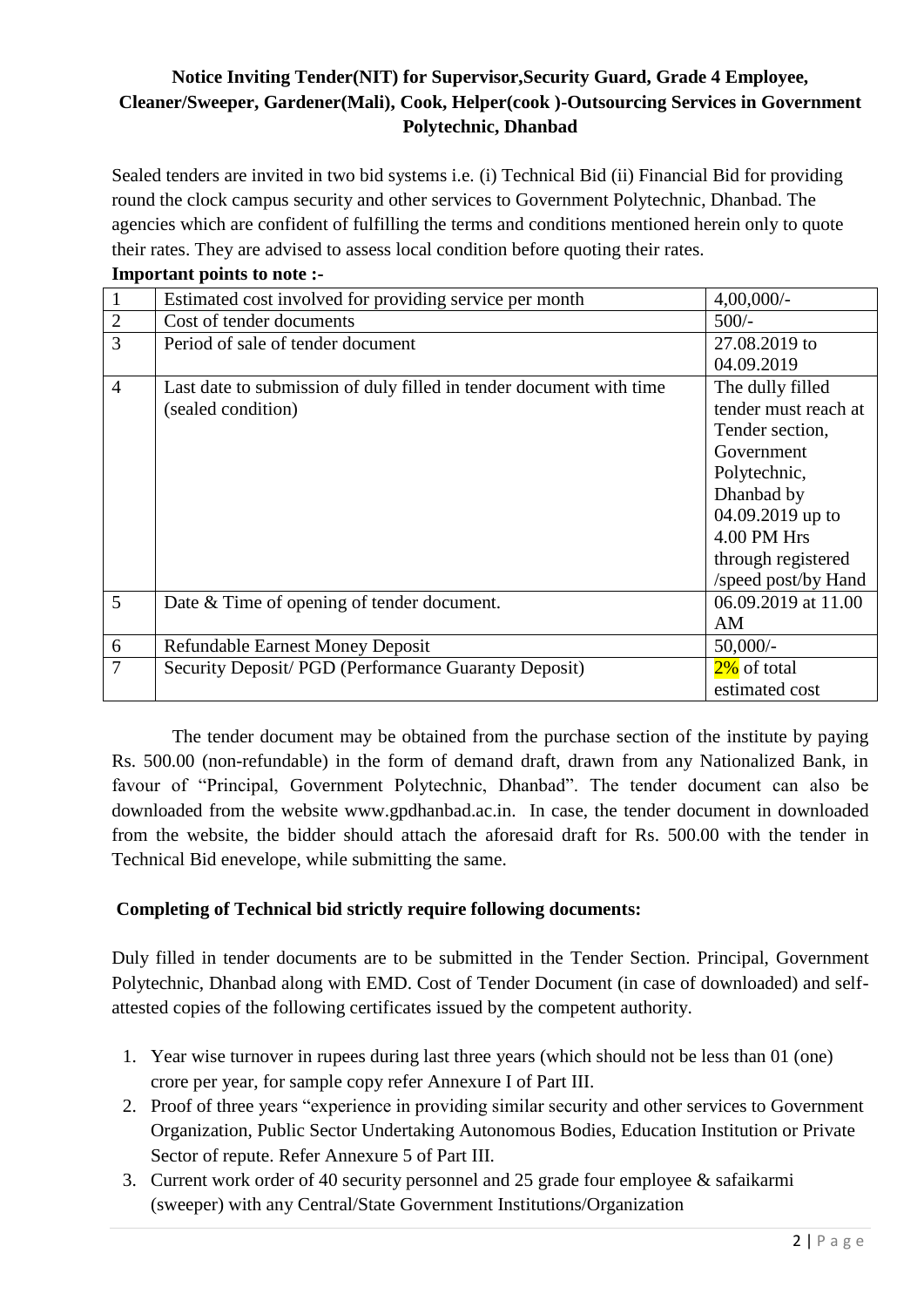- 4. Photo copy of company's audited balance sheet for the last three years.
- 5. Employees Provident Fund, GSTIN Registration certificates with photocopies & Code Nossample copy is given in 2a (EPF), 2b(ESI), 2c (GSTIN Refer Annexure- 2 of Part III
- 6. Latest (Not older than three months) Bank Solvency Certificate not less than 25 lakh obtained from Nationalized Bank Refer Annexure-3 of part III.
- 7. Photocopy of supervisor & security service provider registration certificate (PASARA License) for Supervisor and Security Guard, refer 2e of part III.
- 8. Details of firm/company profile, sample copy refer Annexure-5 of part-III.
- 9. PAN Card No. issued by Income Tax Department and its photocopy.
- 10. Photocopy of ECR report of monthly EPF & ESIC contribution for last Three months.
- 11. Facility of training of security personnel under PASARA Act.
- 12. **Tender must sign in each page of tender documents and Proforma Agreement as a token of acceptance indicating read, understood and accepted the Terms & Conditions mentioned in tender document and Proforma Agreement.**

The successful Bidder/Service Provider will be required to deposit **2%** of the total estimated contract cost for 02 year as Security Deposit/PGD, which will be refunded (after deduction of dues if any) on completion of contract period + 90 days without any interest. Security Deposit/PGD should be in the form of Demand Draft/ Bank Guarantee drawn from any Nationalized Bank in favour of Principal, Government Polytechnic, Dhanbad within 15 (fifteen) day from the date of issue of LOI.

**Tender along with all other documents are to be put in two (2) separate sealed envelopes. In the first envelop "EMD along with all certificates are to be put (sample copies of some certificate are shown in Annexure 1 to 5 of Part III of this documents), superscribing on its cover page "Technical Bid"(please refer check list). In the second envelop duly filled- in tender documents (containing quoted amount in "Financial Bid", "Terms & Conditions" as per Section 2 of Part I and Section 2 of Part II respectively of this documents) is to be put, superscribing on its cover page Financial Bid. Technical bid and Financial Bid are to be sealed in a single envelope, superscribing on its cover page "Tender for providing Supervisor, Security Guard, Grade 4 Employee, Cleaner/Sweeper, Gardener(Mali), Cook, Helper(cook) at Government Polytechnic, Dhanbad" along with Tender No., Closing Date and time for submission of tender. Any tender received after specified date and closing time will not be considered.** 

The intending Bidder/Service Provider/or their Authorized Representatives will be allowed to remain present at the time of opening of the tender documents. The technical bid of the bidder will be opened first. If the EMD and all other necessary documents. as stated earlier are found in the envelope, in proper form, then only the corresponding financial bid of the bidder will be opened. Otherwise, the concerned tender will be rejected.

The magnitude of the work may vary as per requirement of the Institute and will be intimated in due course of time. The Principal, Government Polytechnic, Dhanbad reserves the right to award the job in part or whole, to one or more bidders.

The contract shall be awarded initially for a period of 02 years. However the first three months will be treated as a trial period with issuance of provisional Work Order. If the performance is found satisfactory during the period, final Order will be issued and the contract will be firmed up to yearly basis including the first three months of trial period otherwise the same will terminated without any notice.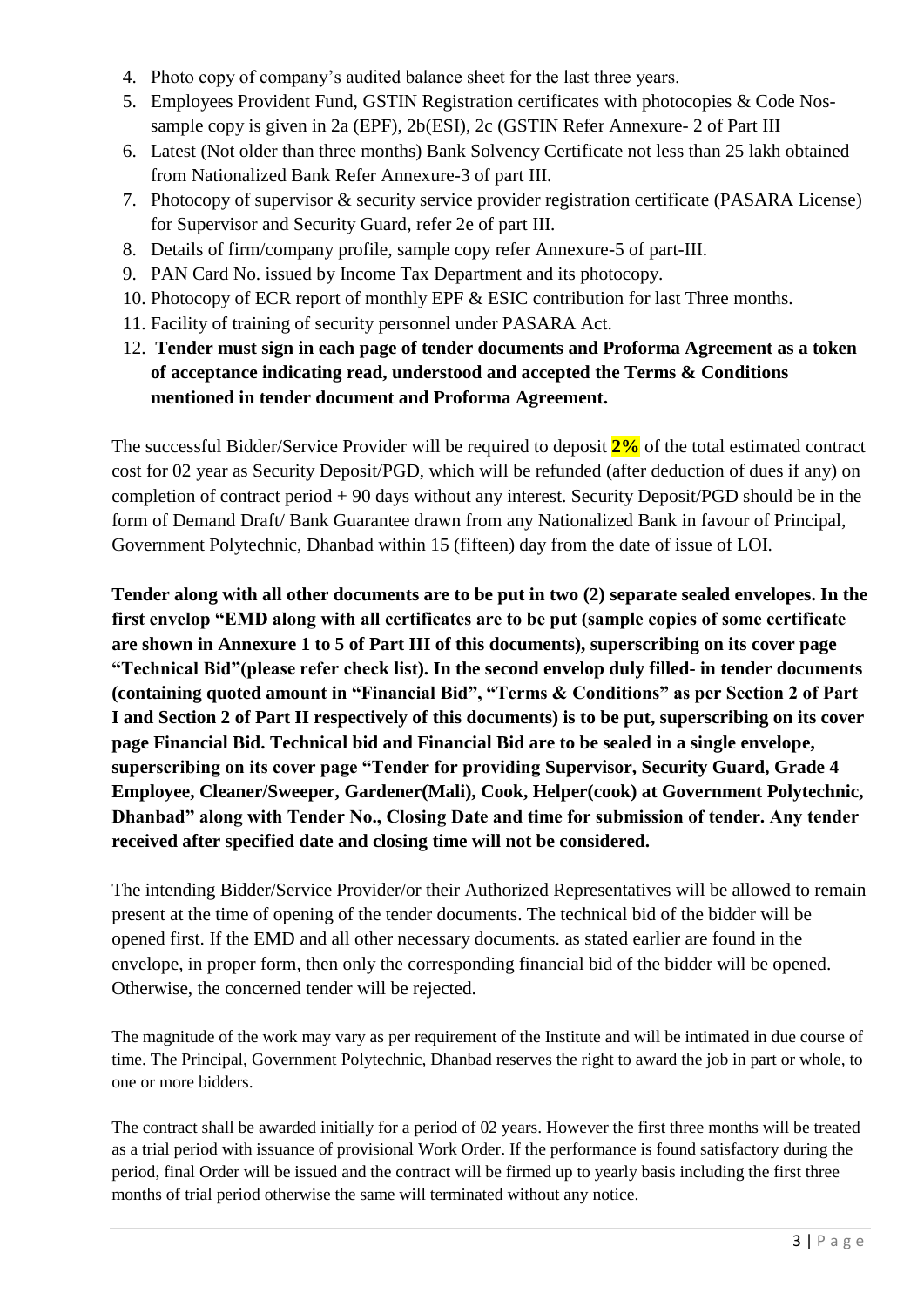The Institute reserves the right to accept or reject any or all the tenders on non-responsive ground, some element lacking in eligibility criteria or none compliance to bid condition.

## **Part-I**

## **SECTION-1**

## *I. PREAMBLE*

a. Government Polytechnic, Dhanbad or Institute only, would outsource the **Supervisor**, **Security Guard, Grade 4 Employee, Cleaner/Sweeper, Gardener(Mali), Cook, Helper(cook)** for the Institute on Rate Contract Basis.

The nature of security services includes arranging security personnel and providing security services to the entire campus of the Institute which includes among others.: all Building, Premises, Hostels as well as the lives and properties therein, as per the "Scope of work and General Terms & Condition"of the job defined in PART-2 of this document.

- b. The Bidder/ Service Provider herein after referred to as "Contractor"/Service Provider" Only, will arrange/provide manpower on minimum wage rates and statutory charges as per the Government of India Notification that would be quoted by the contractor/service provider in the financial bid (given in section 2 of part I of this document), and provide security services, as per the "Scope of work and General Terms & Conditions" of the job defined in PART-2 of this document.
- c. The agency will arrange all necessary equipment/ tools as per PART-I of this document for providing the aforesaid security services as per the "Scope or work and General Terms & Conditions" of the job, defined in PART-II of this document. No extra payment will be made in this respect.

## *II. GENERAL INFORMATION*

- (A) Category of **Supervisor**, **Security Guard, Grade 4 Employee, Cleaner/Sweeper, Gardener(Mali), Cook, Helper(cook** & Their Minimum Eligibility Criteria.
- **(i) The Security Guards (SG)**
	- (a) Security Guards : Complete Certificate course as per NSQF Norms/Ex-Army Man.
	- (b) The security personnel should have a minimum of 01 (One) years of experience in working under a recognized security agency.
	- (c) The maximum age limit for the security personnel should be 50 years and they should be preferably  $10^{th}$  standard pass (minimum  $8^{th}$  pass) they should be able to read, write and comprehend Hindi.
- (ii) **Security Supervisor: -** PGDIS from State Raksha Shakti University/ Retired JCO from Army .
- (iii) **Cleaner/Sweeper** Service Provider should ensure that all the Cleaner/Sweeper have experience in cleaning & sweeping job.
- (iv) **Grade IV Employee** :-
- (v) **Gardner (Mali) :- Complete Certificate Course as per NSQF Norms.**
- (vi) **Cook : - Complete Certificate Course as per NSQF Norms.**
- (vii) **Helper (Cook)**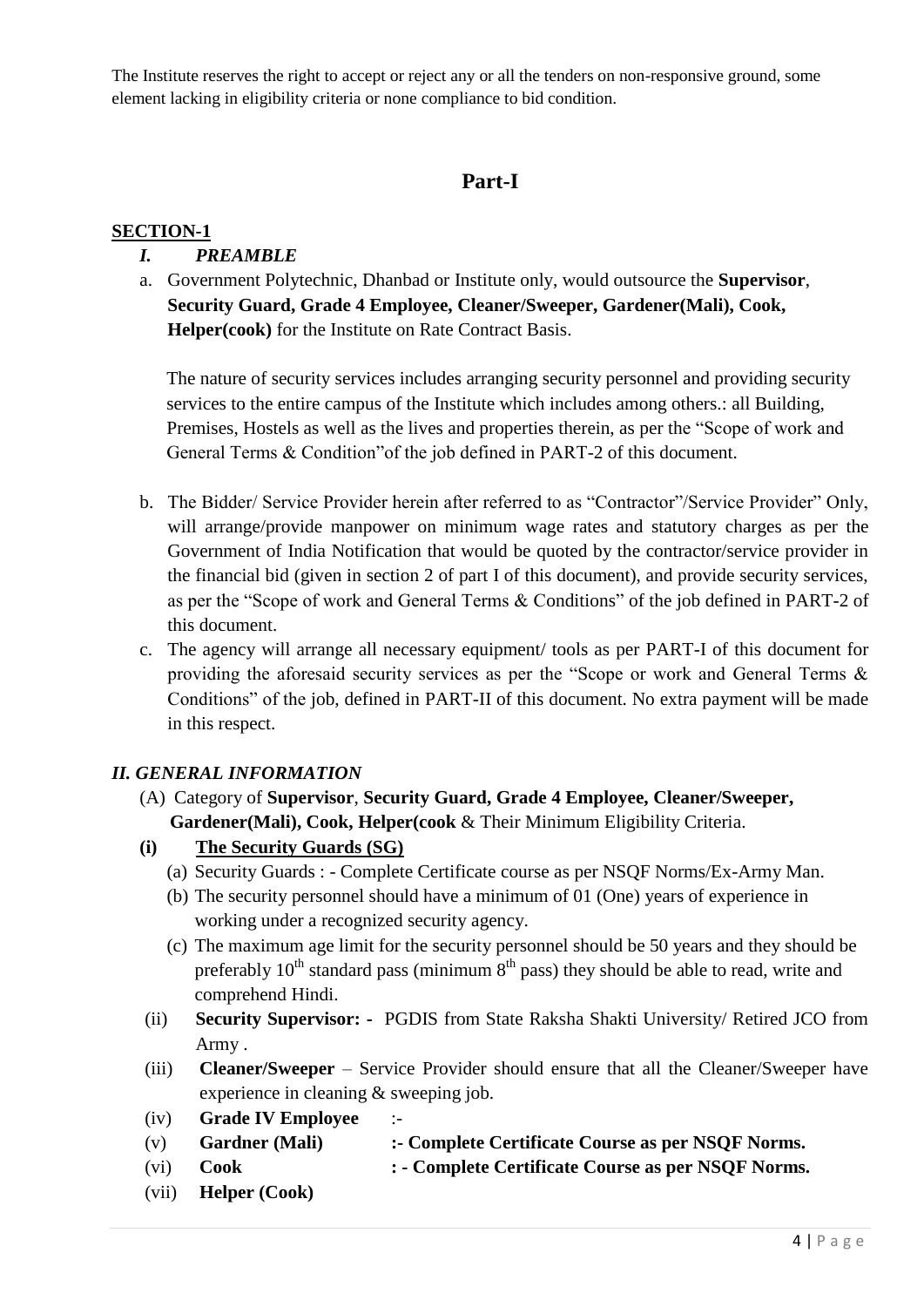NOTE :- All the deployed security personnel must be physically fit for performing round the clock security duty at Government Polytechnic, Dhanbad, must possess good moral character and should have the basic knowledge of handling First, Aid, Fire Fighting/ Appliances.

In this regard, the contractor must seek all credentials of the applicants, including their (i) Medical Fitness Certificate, issued by the competent authority. (ii) Character Certificate issued by the employer (of organization where worked last), and verify the credentials before recruiting any of them as security personnel at Government Polytechnic, Dhanbad. Details of Documents be submitted before deployment of all their men (including reserve men). Institute will have the right to verify all security personnel before their deployment one copy of the said document may be submitted with the local Police Station.

(B) NATURE OF DUTIES & RESPONSIBILITIES OF SECURITY PERSONNEL ETC. (i) FIELD SUPERVISOR (FS)

|               | Nature of Duties and Responsibilities       | Shift                      | Remarks                     |
|---------------|---------------------------------------------|----------------------------|-----------------------------|
| a)            | Patrolling the entire campus<br>to          | $1(FS)$ in each of $1st$ , | 1. Must be available in     |
|               | supervise. The Security status of all       | $2nd$ and $3rd$ shifts for | the Campus during           |
|               | the Campus Areas and the level of           | the entire Institute.      | duty hours and as &         |
|               | security services being provided by         | senior<br>The<br>most      | when required.              |
|               | each and every on- duty Security            | the<br>field<br>among      | Field Supervisor (FS)<br>2. |
|               | Guard.                                      | supervisor will act as     | should report to the        |
| b)            | Taking appropriate steps to improve         | shift<br>in-charge<br>in   | Prof.<br>in-Charge          |
|               | the quality of security services by all     | shifts<br>night<br>and     | and<br>ward),<br>(watch     |
|               | security personnel.                         | during the absence of      | Government                  |
| $\mathbf{c})$ | Making all the on-duty security             | Site In-charge.            | Polytechnic,                |
|               | guards alert/ watchful in respect of        |                            | Dhanbad.                    |
|               | their assigned responsibilities and         |                            |                             |
|               | d) Passing the collected information        |                            |                             |
|               | regarding security status of all the        |                            |                             |
|               | security areas/ posts of the entire         |                            |                             |
|               | Institute as well as the nature of          |                            |                             |
|               | security status of all the security         |                            |                             |
|               | areas/posts of the entire Institute as      |                            |                             |
|               | well as the nature of security services     |                            |                             |
|               | being provided by each of the on-           |                            |                             |
|               | duty security guards to the prof-in-        |                            |                             |
|               | charge, watch & ward, Government            |                            |                             |
|               | Polytechnic, Dhanbad in writing. All        |                            |                             |
|               | records are to be preserved by the          |                            |                             |
|               | contractor/his representative(SI) for       |                            |                             |
|               | verification by the Institute Authority     |                            |                             |
|               | of<br>authorized<br>its<br>any<br><b>or</b> |                            |                             |
|               | representatives.                            |                            |                             |
|               |                                             |                            |                             |

(ii) Security Guard- (a) Guarding men and material of his duty area and its adjacent area. (b) Report unusual occurrences to FS (field supervisor) (c) Making document entry (iii) Cleaner/Sweeper- Cleaning of offices, campuses & sweeping work.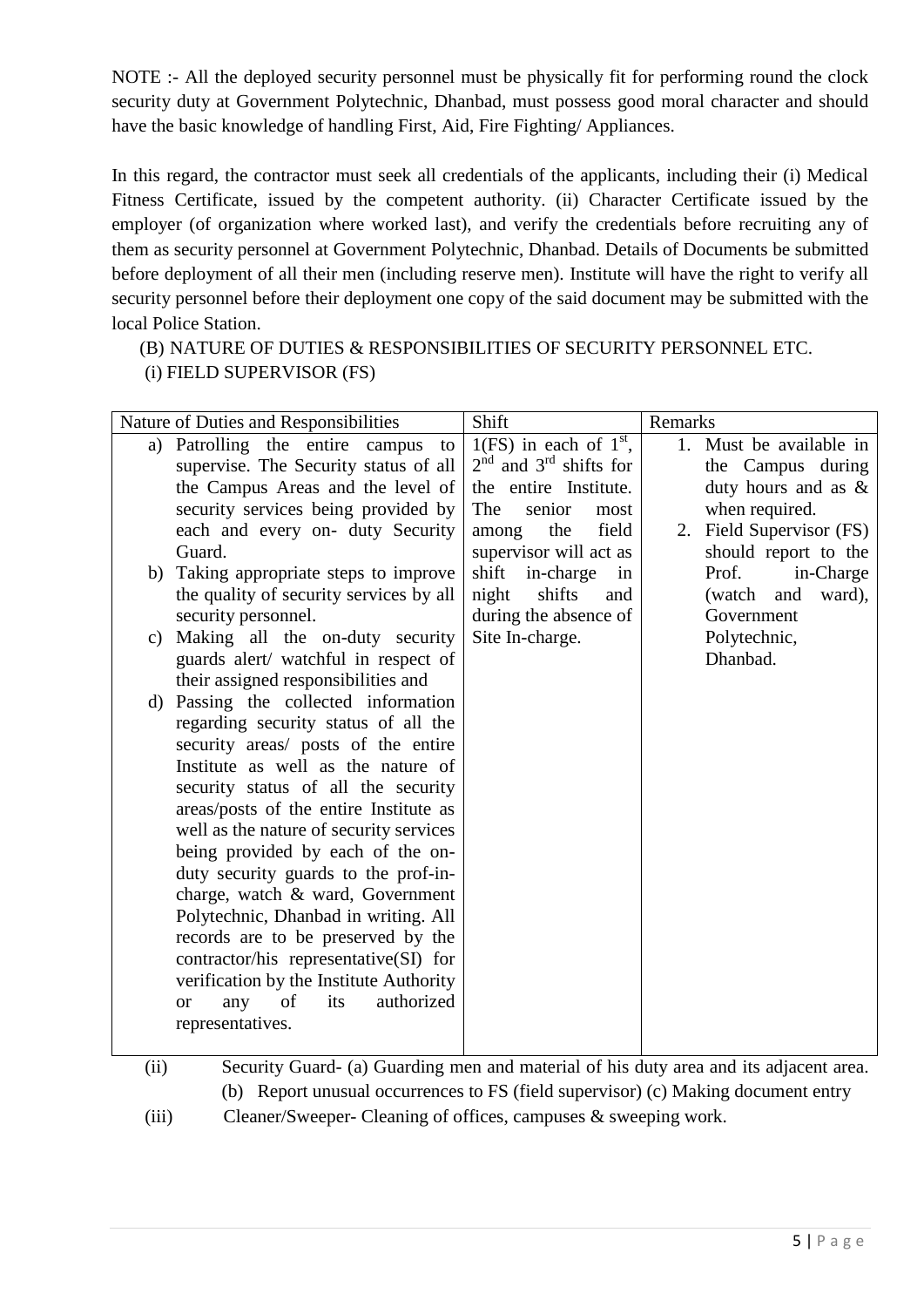## **(C) ESTIMATE MANPOWER REQUIREMENT (TENTATIVE)**

| <b>Security Guard</b>      | 18 |
|----------------------------|----|
| <b>Security Supervisor</b> | 01 |
| Gardener                   | 03 |
| <b>Fourth Grade Employ</b> | 12 |
| Cook                       | 02 |
| Helper (Cooking)           | 02 |
| Cleaning / Sweeper         | 05 |
|                            |    |
| Total -                    | 43 |
|                            |    |

#### **NOTE**

- (i) Estimate Manpower requirement is subject to changes. if necessary, at the discretion of the Principal, Government Polytechnic, Dhanbad The distribution of work force is also subject to change as required. as required, at the discretion of the concerned officer of the institute.
- (ii) The number of Ex-servicemen and other trained security guards will be decided by the institute and will be intimated before issuing LOI/Work Order to successful bidder.

#### (D) SHIFT DUTY HOURS

| Shift $1(A) = 06:00$ hrs. to 14:00 hrs.                             |
|---------------------------------------------------------------------|
| Shift $2(B) = 14:00$ hrs. to 22:00 hrs.                             |
| Shift $3(C) = 22:00$ hrs. to 06:00 hrs.                             |
| General Duty = $09:30$ hrs. to $05:30$ hrs. (inclusive lunch break) |

#### (E) DUTY HOURS OF SECURITY PERSONNEDL

In three shifts as mentioned above  $(A, B \& C)$  or as required by the Institute.

NOTE- No Security personnel are permitted to leave his place of duty without being properly relieved.

- (F) UNIFORM ETC. OF SERVICE PERSONNEL.
- i) The uniform of the deployed personnel will be provided by the agency. Security Personnel must carry whistles, stick, torch, khukhri etc. Must remain alert, active and ensure full-fledged security at their areas of duty, adjacent area, up to the satisfaction of the Institute/Authority.
- ii) The deployed personnel should carry photo identity card issued by the Competent Authority and possess their nameplates attached with the uniform (displayed in person) during duty hours.
- iii) They should carry proper job card/security check diary (issued to them) during their duty period.

The details of uniform and other items for one year are listed below.

- i) Two shirts and two trousers.
- ii) One pair of shoes (boot ankle with rubber sole) and two pair of socks.
- iii) One jersey pullovers/Jacket
- iv) One long coat
- v) One Cap and one Belt,
- vi) One Rain Coat,
- vii)One pair Anklet,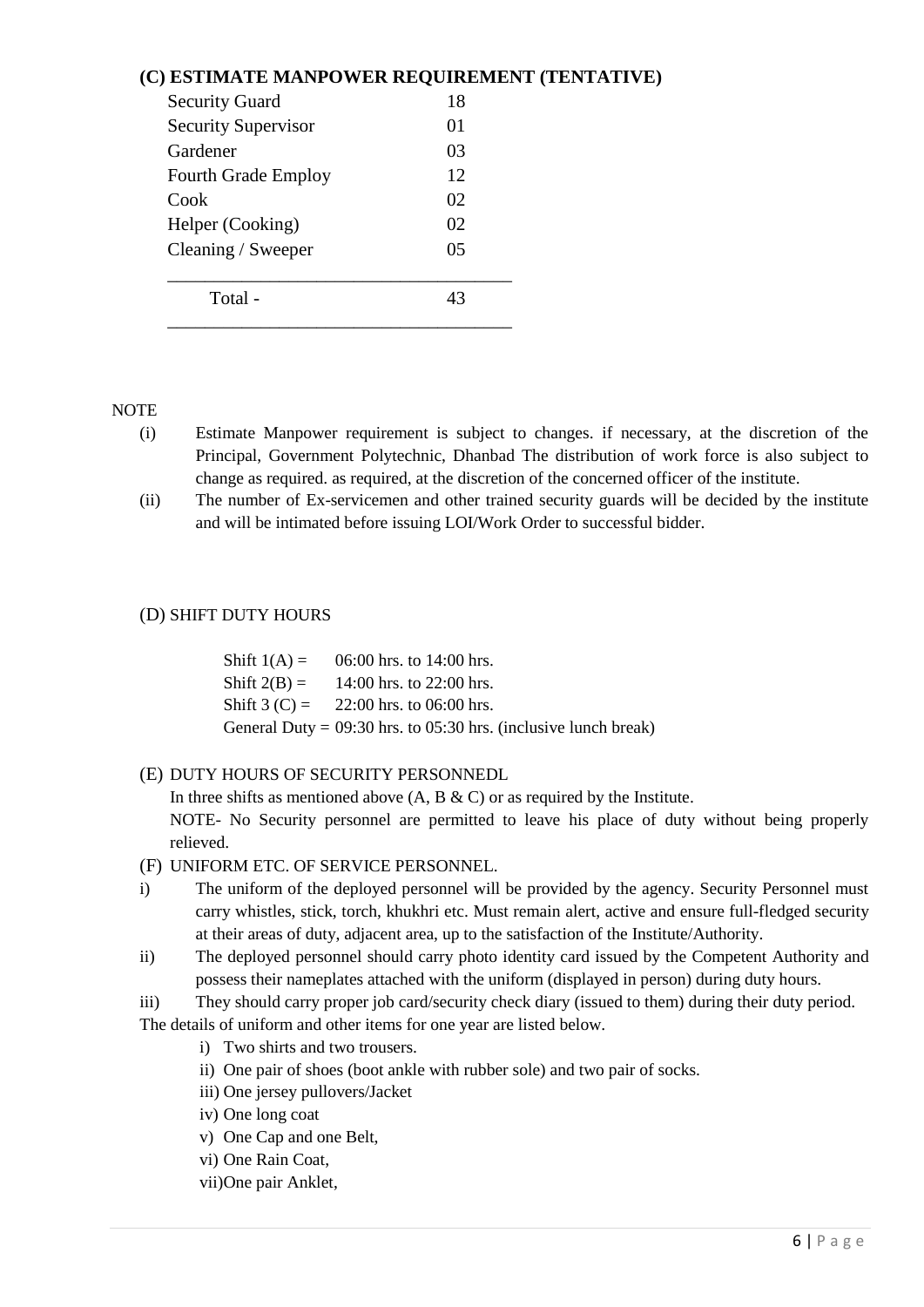#### **Service Provider/agency shall provide following items at his own cost.**

- i) Scarf, Torch, Batteries, Lathi/Ballam, Whistle and Stationery items etc.
- ii) Ceremonial uniform for special occasions for the security guards including at the gates and office complex in the working hours of the Institute.
- iii) One Name Plate.
- iv) Running Patrolling (RP) guard should have Arm Badge, Anklet and Pompom on his cap for identification.
- v) The Company/Agency shall deploy on "Site In-Charge" at his own cost. Site In-Charge should have experience in the field of Security Services and will be responsible for entire Campus Security and taking care of all queries/matters related to General Discipline, Incidents, Accidents, ESIC, EPF, Payment and other matter as deemed fit of their employees and also for immediate interaction with the Institute authorities. During absence/ off day of Site In-Charge responsibility may be fixed to any other and same may be intimated to the Institute authorities.

#### (G) TOOLS AND EQUIPMENT TO BE PROVIDED BY THE CONTRACTOR

The Contractor should arrange the following equipment & tools at his own cost for proper management of security in the campus as a part of package (cost to be included in the service charge) of reputed brand in serviceable condition for one year.

| Sl. | Equipment                                         | Nos.                                                                                                                                                                                                                                                                                                                                                                                |  |  |  |
|-----|---------------------------------------------------|-------------------------------------------------------------------------------------------------------------------------------------------------------------------------------------------------------------------------------------------------------------------------------------------------------------------------------------------------------------------------------------|--|--|--|
| No. |                                                   |                                                                                                                                                                                                                                                                                                                                                                                     |  |  |  |
| 01. | <b>Rechargeable Torches</b>                       | 20 Nos.                                                                                                                                                                                                                                                                                                                                                                             |  |  |  |
| 02. | Search lights                                     | 04 Nos.                                                                                                                                                                                                                                                                                                                                                                             |  |  |  |
| 03. | Mobile Phone (for FS/Guard)                       | 07 Nos.                                                                                                                                                                                                                                                                                                                                                                             |  |  |  |
| 04. | for<br>required<br>Equipment<br>Sweeping/Cleaning | Industrial Vacuum Cleaner Machine.<br>Shoulder Vacuum Machine for Roof<br>2.<br>Cleaning<br>Soft broom (phul jharu)<br>3.<br>Hard broom (Narial Jharu)<br>4.<br>5. Broom with long handles (for ceiling)<br>Wiping cloth (pocha) with long handle.<br>6.<br>Road cleaning brush.<br>Toilet cleaning brush.<br>8.<br><b>Buckets</b><br>9.<br>10. Other essential relevant equipments |  |  |  |

#### **Non supply of above said items shall attract penalty up to 5% on total billing amount.**  *(III) General Conduct:*

- i) Good behavior : The contractor/ service provider will ensure good behavior of all deployed security personnel with the students, faculty and staff of Government Polytechnic, Dhanbad and visitors to the Institute. The agency must ensure that security staff shall abstain from taking part in any staff union and association activities within the Institute.
- ii) Conduct : In case any of the staff for security services deployed by the agency commit any act of commission or commission constituting misconduct or indiscipline, the agency will be liable and responsible to take disciplinary action against the personnel/staff, including suspension, dismissal from service etc. or removal of concerned staff.

#### (IV) *Penalty & Recovery*

- *a) Penalty points will be counted on the following four basic factors :*
- i) Lapses on the part of Guard & Cleaner/ Sweeper :- Lapses/ failure on the part of security guards in providing contracted security services, and / or, failure to wear the specified dresses, and/or, failure to carry the required articles (e.g. Lathis, Identity Card, Name Plates, Job Card etc.), While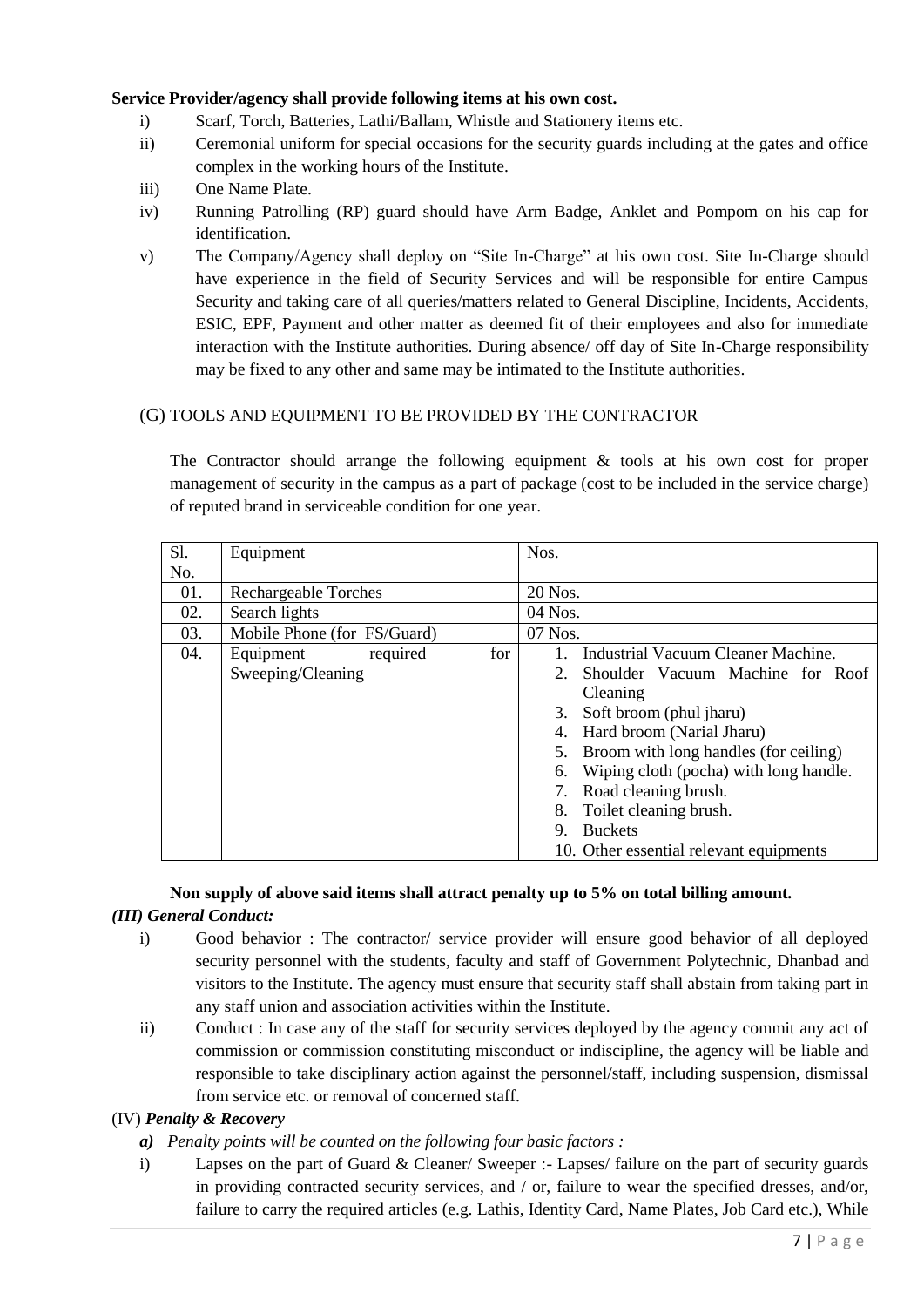on-duty, as per "General Terms and Conditions" of PART-II and others conditions of this document Lapses/failure on the part of Cleaner/ Sweeper in providing contracted security services, and/or, failure to wear the specified dresses, and/ or, failure to carry the required articles (Identity card, Name Plates, Job Card etc.) while on-duty.

- ii) Indiscipline Indiscipline activity of the security & Cleaning/Sweeping personnel.
- iii) Lapses on the part of contractor :- Lapses/failure on the part of the Contractor/management in providing essential tools/equipment, as described under "General Information" in PART-I (Section-1) of this document, and/or, Lapses/failure, in any form, on the part of security & Cleaning/Sweeping management.

NOTE :- This penalty and the consequent penalty amount has got no link/relation with the recovery that the contractor has so make to the institute/due to loss of any property etc. of the Institute, as stated in PART-II of this document, as a result of theft/burglary etc.

- b) the methods of evaluating penalty amount are given below:
	- i) Penalty for non-performance of the contracted security  $\&$  Cleaning duty by any of the deployed Security & Cleaning/ Sweeping Personnel (SP) would be evaluated based on the Minimum Wage- ("A") of the concerned SP per day  $= A$  say, in rupees. The details are as follows:-

| <b>S1.</b> | Reasons for imposing penalty                                                                                                                                                                        | Recovery amount in Rs. |
|------------|-----------------------------------------------------------------------------------------------------------------------------------------------------------------------------------------------------|------------------------|
| No.        |                                                                                                                                                                                                     |                        |
| 1.         | For not- attending to duty without prior intimation. Penalty per<br>occasion per $SP-X_1$                                                                                                           | $X_1 = 2.0 XA$         |
| 2.         | Remaining inactive in discharging duties while attending the $X_2 = 3.0$ XA<br>duties and/or remaining un-attentive towards the assigned<br>responsibility. Penalty per occasion per $SP-X_2$       |                        |
| 3.         | Late attendance to and /or, early leaving from any of the places of $X_3 = 3.0$ XA<br>duties. Penalty per occasion per $SP-X_3$                                                                     |                        |
| 4.         | Sleeping while attending the duties. Penalty per occasion per SP- $\vert X_4 = 5.0$ XA<br>$\rm X_4$                                                                                                 |                        |
| 5.         | Attending to duties without wearing specified dress and /or, $X_5 = 1.0 XA$<br>without carrying all specified articles as per terms and<br>conditions/instruction. Penalty per occasion per $SP-X5$ |                        |

- ii) Total penalty to be recovered from contractor for non- performance of security duty in Rupees  $X=$  n<sub>1</sub> x  $X_1$  + n<sub>2</sub> x  $X_2$  + n<sub>3</sub> x  $X_3$  + n<sub>4</sub> x  $X_4$  + n<sub>5</sub> x  $X_5$  Where n<sub>1</sub> n<sub>2</sub> n<sub>3</sub> n<sub>4</sub> and n<sub>5</sub> are the total number of occasions occurred per month.
- iii) Penalty for doing indiscipline activities by the security guards and Cleaner/Swwper of the contractor would be eight times the Minimum Wages of the concerned SP per day, i.e.  $Y = 8.0$  $X B_1 X N_1 + 5.0 X B_1 X N_1$ . Where  $B_1 B_2 B_3$  etc. are the wages of the concerned SPs per day and  $N_1$ ,  $N_2$ ,  $N_3$  etc. are the number of SPs involved in indiscipline activity.
- iv) Penalty for one supplying the contracted tools/equipment and/or non –functioning of supplied tools/equipment for more than 03 (three) continuous days in a monthly and /or for Lapses/failure, in any form (including non-supply of man power), one the part of security  $\&$ Cleaning /Sweeping management will be evaluated as follows.

Z=For lapses of any type, as mentioned under item (iv), above occurring in my month, penalty would be imposed based on 5% of the bill value of the contractor for that month which the lapses would occur.